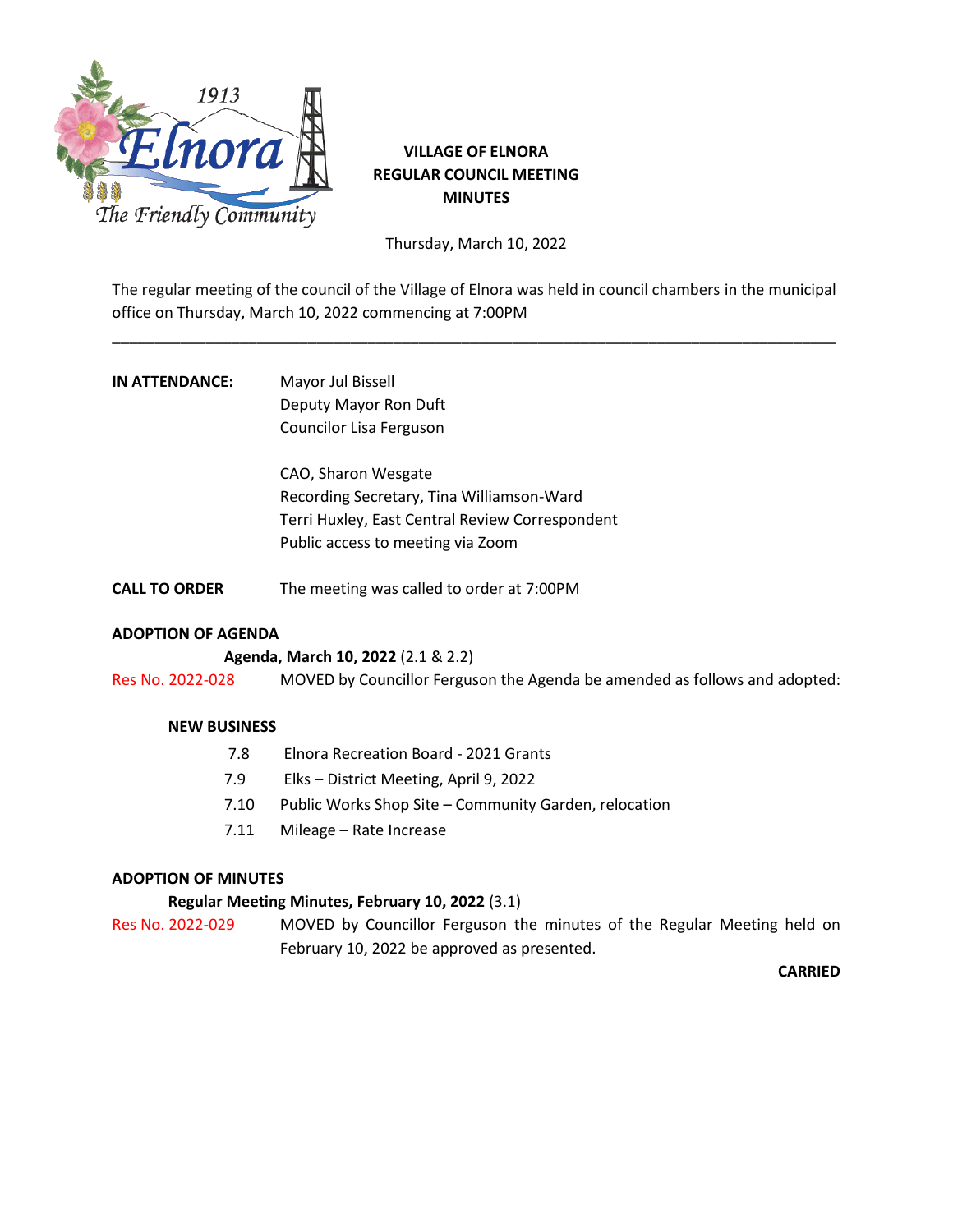| <b>BYLAWS, POLICIES</b><br><b>Bylaw Review (5.1)</b><br>Res No. 2022-030 | Bylaws #144 to Bylaw #160<br>MOVED by Councillor Ferguson the following bylaws be rescinded:<br>Bylaw #144, Prevention and Extinguishment of Fires<br>Bylaw #152, Discount on Current Taxes<br>Bylaw #153, Grants to Certain Organizations<br>Bylaw #159, Minimum Annual Tax for Village Residents 21 Years of Age & Older |
|--------------------------------------------------------------------------|----------------------------------------------------------------------------------------------------------------------------------------------------------------------------------------------------------------------------------------------------------------------------------------------------------------------------|
|                                                                          |                                                                                                                                                                                                                                                                                                                            |
|                                                                          | <b>CARRIED</b>                                                                                                                                                                                                                                                                                                             |
| Res No. 2022-031                                                         | Bylaw #2022-01, Business License Bylaw (5.2)<br>MOVED by Mayor Jul Bissell Bylaw #2022-01, Business License Bylaw be given first<br>reading.<br><b>CARRIED</b>                                                                                                                                                             |
|                                                                          | Bylaw #2022-02, Rates Bylaw (5.3)                                                                                                                                                                                                                                                                                          |
| Res No. 2022-032(a)                                                      | MOVED by Mayor Jul Bissell Bylaw #2022-02, Rates Bylaw be given first reading.<br><b>CARRIED</b>                                                                                                                                                                                                                           |
| Res No. 2022-032(b)                                                      | MOVED by Mayor Jul Bissell Bylaw #2022-02, Rates Bylaw be given second<br>reading.                                                                                                                                                                                                                                         |
|                                                                          | <b>CARRIED</b>                                                                                                                                                                                                                                                                                                             |
|                                                                          | Policy #2021-01, Recreation Facilities Policy (5.4)<br>Reviewed                                                                                                                                                                                                                                                            |

Sgt Jamie Day joined the meeting at 7:10PM

### **RCMP, Sgt Jamie Day –** Annual Performance Plan **(6.1)**

Sgt Jamie Day reviewed the 2021 Annual Performance Plan with Council and encouraged Council to ascertain priorities for the 2022 Performance Plan. Suggestions included a focus on community engagement, rural crime, road safety, and mental health.

Sgt Jamie Day left the meeting at 7: 37PM

Carole Anne Holstrom joined the meeting at 7:38PM

 Carole Anne Holstrom **–** Year of the Garden, Poppies **(6.2)** Carole Anne Holstrom requested Council support for the year of the Garden. Carole Anne is planning to distribute poppy seeds to the community and encourage the community to plant red flowers to support the year of the Garden.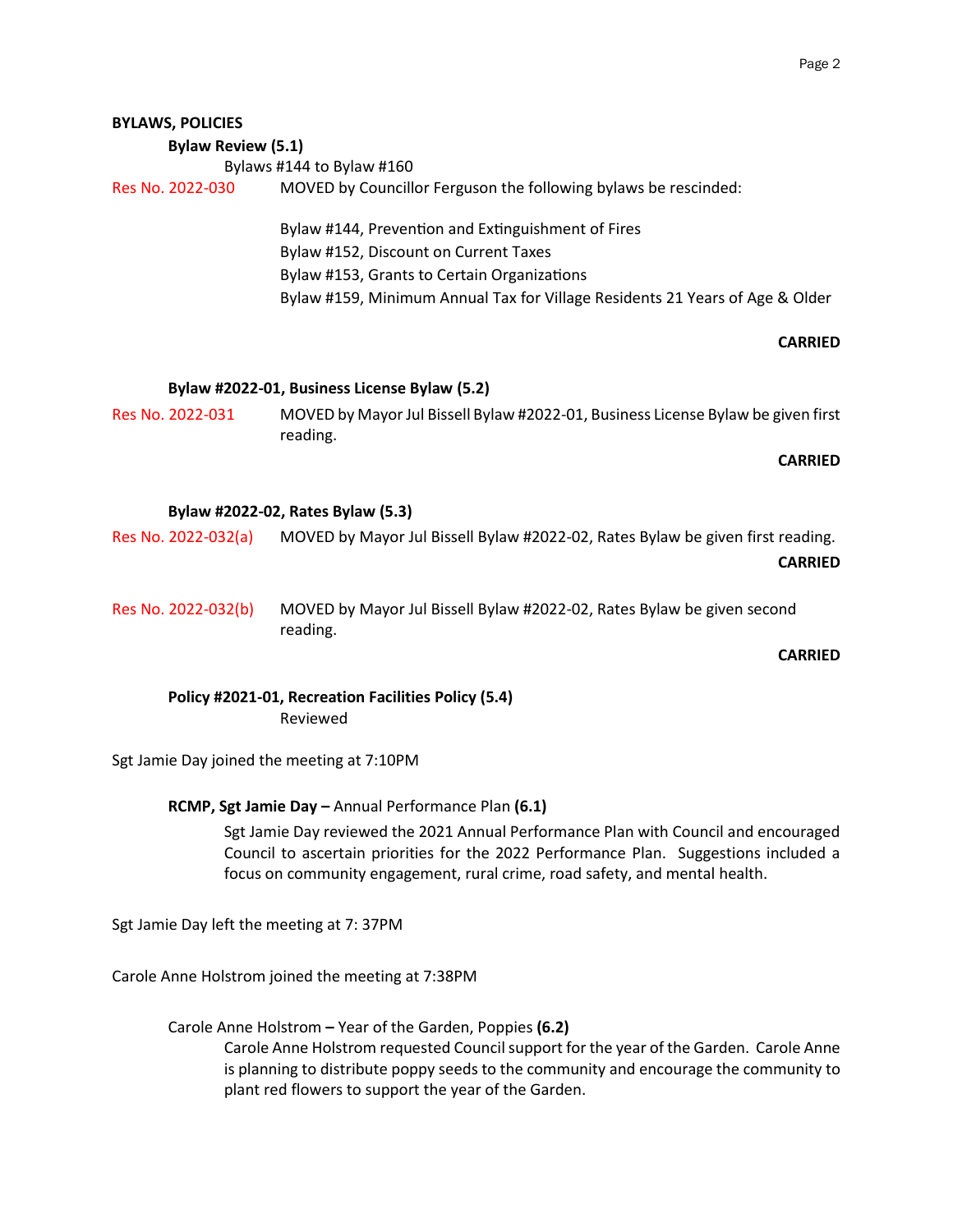|                     | Garden by allocating \$65.00 towards mailing of the poppy seeds.                                                                                                                                                                                 | <b>CARRIED</b> |
|---------------------|--------------------------------------------------------------------------------------------------------------------------------------------------------------------------------------------------------------------------------------------------|----------------|
|                     | Carol Halstrom left the meeting at 7:52PM                                                                                                                                                                                                        |                |
| <b>NEW BUSINESS</b> |                                                                                                                                                                                                                                                  |                |
|                     | Alberta Municipal Affairs - Budget 2022 (7.1)                                                                                                                                                                                                    |                |
|                     | Received as information                                                                                                                                                                                                                          |                |
|                     | Statistics Canada - 2021 Census (7.2)                                                                                                                                                                                                            |                |
|                     | Received as information                                                                                                                                                                                                                          |                |
|                     | Utility Safety Partners - User Agreement (7.3)                                                                                                                                                                                                   |                |
| Res No. 2022-034    | MOVED by Councillor Lisa Ferguson for the Mayor and CAO to sign the User<br>Agreement with Utility Safety Partners.                                                                                                                              |                |
|                     |                                                                                                                                                                                                                                                  | <b>CARRIED</b> |
|                     | <b>County of Red Deer - January Enforcement Contract (7.4)</b>                                                                                                                                                                                   |                |
|                     | Received as information                                                                                                                                                                                                                          |                |
|                     | <b>Elnora Library – C.</b> Warren, Treasurer/Extension $(7.5)$                                                                                                                                                                                   |                |
| Res No. 2022-035    | MOVED by Councillor Lisa Ferguson to accept the extension of C. Warren's term<br>as Treasurer of the Elnora Library Board for an additional year.                                                                                                |                |
|                     |                                                                                                                                                                                                                                                  | <b>CARRIED</b> |
|                     | CAEP, K. Worthington - Information, Membership Quote (7.6)                                                                                                                                                                                       |                |
|                     | Membership to be addressed at the April 2022 Council Meeting                                                                                                                                                                                     |                |
|                     |                                                                                                                                                                                                                                                  | <b>TABLED</b>  |
|                     | Xplornet - Wireless Service Improvement notification (7.7)<br>Received as information                                                                                                                                                            |                |
|                     | Elnora Recreation Board - 2021 Grants (7.8)                                                                                                                                                                                                      |                |
|                     | Received as information                                                                                                                                                                                                                          |                |
|                     | Elks - District Meeting, April 9, 2022 (7.9)                                                                                                                                                                                                     |                |
|                     | Council is in receipt of the invitation to attend and present the Welcome speech<br>to the Elks District Meeting on the 9 <sup>th</sup> of April at the Elnora Community Hall and<br>Mayor Jul Bissell or Deputy Ron Duft will be in attendance. |                |

Res No. 2022-033 Moved by Councillor Lisa Ferguson that the Village support the year of the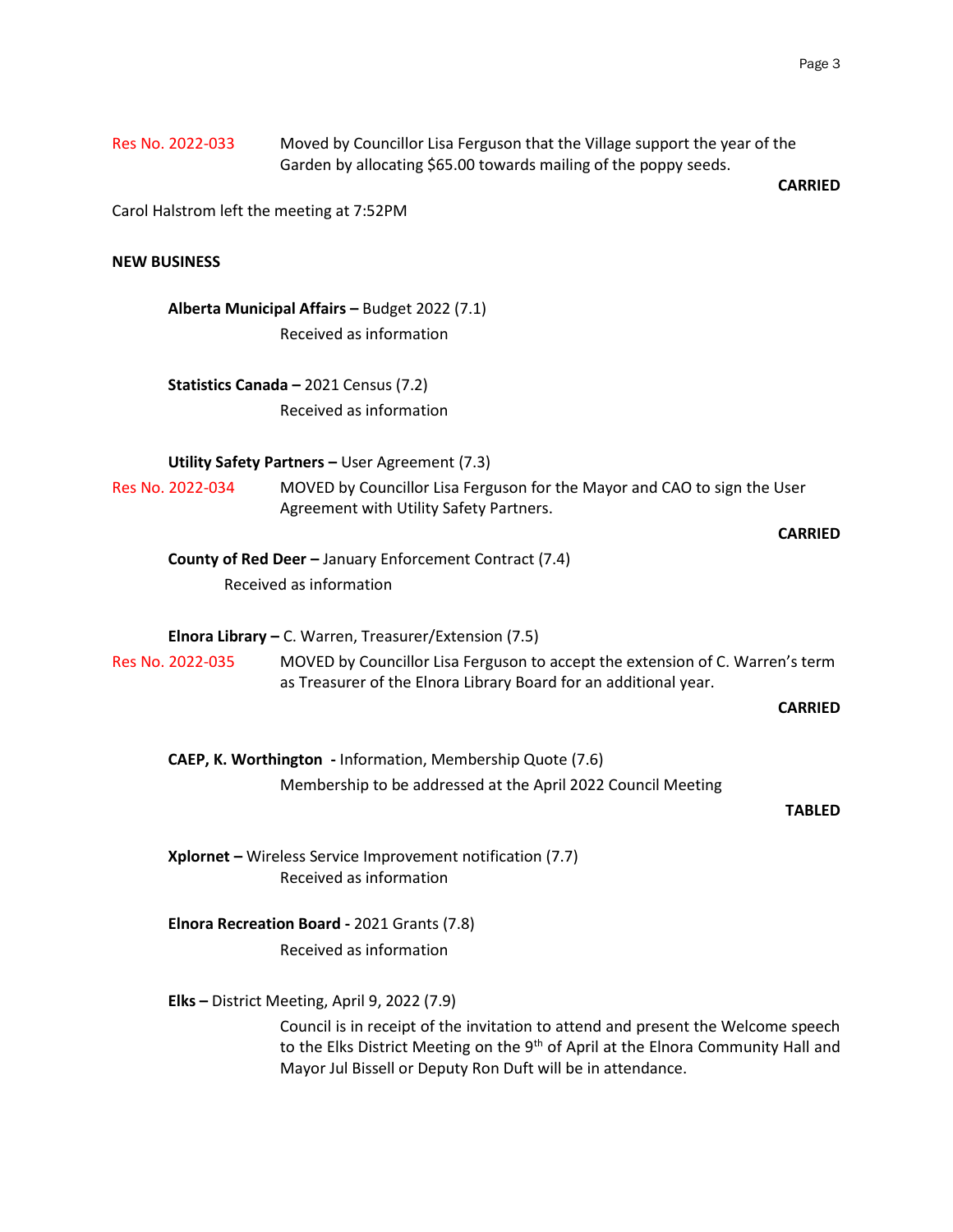|                        | Public Works Shop Site - Community Garden, relocation (7.10)                                                               |
|------------------------|----------------------------------------------------------------------------------------------------------------------------|
| Res No. 2022-036       | MOVED by Councillor Lisa Ferguson to move the Community Garden to the<br>previous site at the public works shop site.      |
|                        | <b>CARRIED</b>                                                                                                             |
|                        |                                                                                                                            |
|                        | <b>Mileage</b> – Rate Increase $(7.11)$                                                                                    |
| Res No. 2022-037       | MOVED by Mayor Jul Bissell that the mileage reimbursement rate be increased<br>to \$0.61 per kilometer effect immediately. |
|                        | <b>CARRIED</b>                                                                                                             |
| <b>FINANCIAL</b>       |                                                                                                                            |
|                        | Monthly Statement, February 2022 (8.1)                                                                                     |
| Res No. 2022-038       | MOVED by Deputy Mayor Ron Duft the Monthly Statement for February 2022 be<br>accepted as presented.                        |
|                        | <b>CARRIED</b>                                                                                                             |
|                        | Council Cheque Listing, February 2022 (8.2)                                                                                |
| Res No. 2022-039       | MOVED by Deputy Mayor Ron Duft the Council Cheque Listing for February<br>2022 be accepted as presented.                   |
|                        | <b>CARRIED</b>                                                                                                             |
|                        | Terri Huxley, East Central Review Correspondent left the meeting at 8:18PM                                                 |
|                        |                                                                                                                            |
| <b>CORRESPONDENCE</b>  |                                                                                                                            |
|                        | City of Red Deer - Thank you.                                                                                              |
|                        | Received as information                                                                                                    |
|                        | Correspondence, March 10, 2022                                                                                             |
| Res No. 2022-040       | MOVED by Councilor Ferguson the Correspondence for March 10, 2022 be filed.                                                |
|                        | <b>CARRIED</b>                                                                                                             |
| <b>COUNCIL REPORTS</b> |                                                                                                                            |
| Mayor Bissell (10.1)   |                                                                                                                            |
|                        | a) AMA Conference - Policing, Ambulance Restructuring, Water Treatment                                                     |
|                        | Deputy Mayor Duft (10.2)                                                                                                   |
|                        | a) Emergency Management - Completed Elected Officials training online<br><b>Councillor Ferguson (10.3)</b>                 |

a) No reports